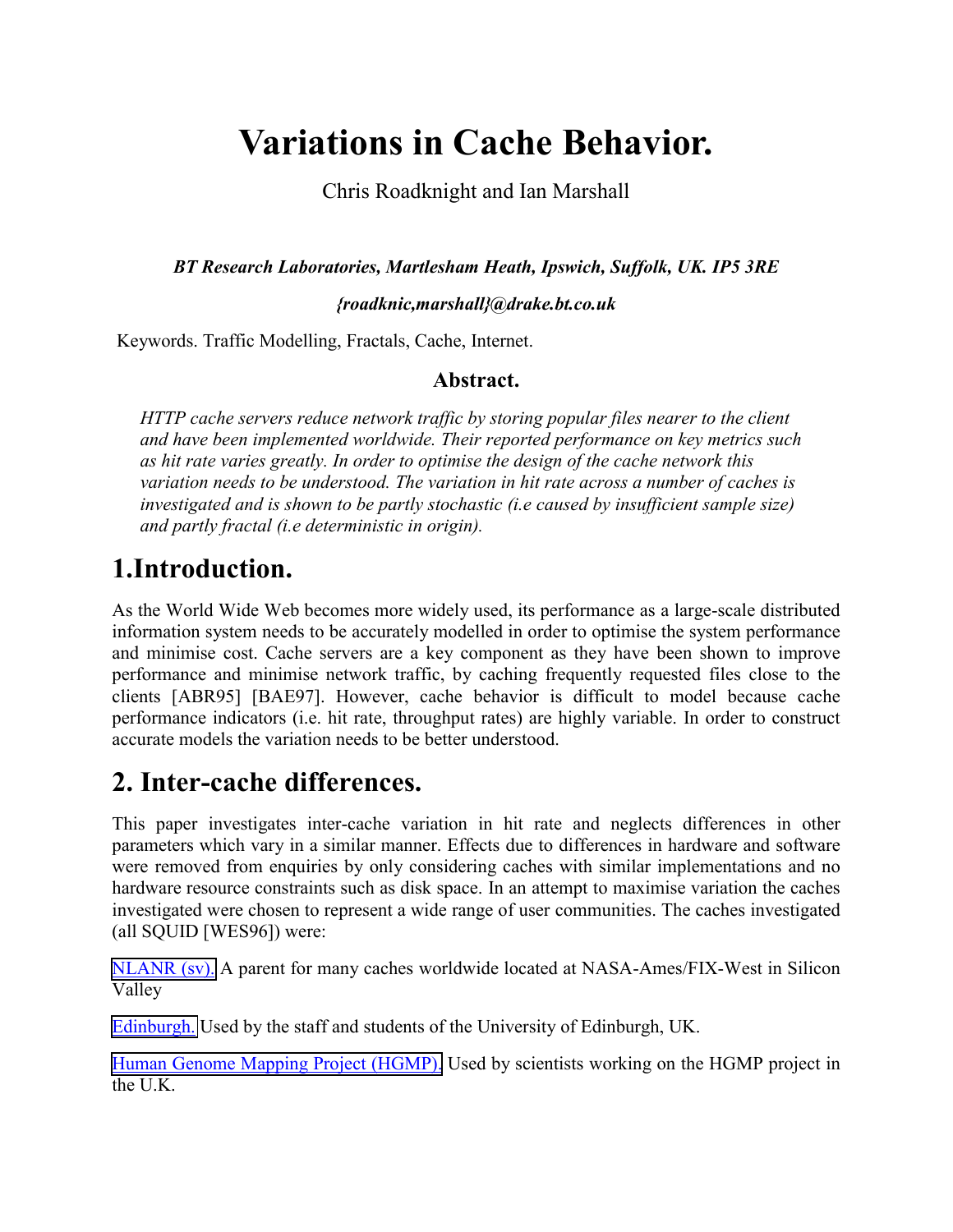[Korea.](http://proxy.nownuri.net/) The Nowcom cache in Soeul, Korea.

[ACT.](http://www.carno.net.au/cache) Used by a number of educational institutions in Canberra, Australia.

[JANET.](http://wwwcache.ja.net/) The UK Academic and Research Community web cache.

[Swinburne.](http://swin.edu.au/proxy) Serves Swinburne university in Australia

[Quest.](http://www.questnet.net.au/proxystats) Serves Queenslands education and science institutions.

Hit rates at caches exhibit a high degree of inter-cache variation [DUS97]. Figure 1 shows the mean and variance of the hit rate of 6 caches for October 1997. The caches investigated were found to have hit rates between 16% and 53% with a mean of around 30%. It is generally thought that cache hit rates seldom exceed hit rates of 50% even with infinite disk space [ABR95] [DUS97], and hit rates of less than 20% are also rarely seen, so the sample has captured a reasonable level of variation for further investigation



**Figure 1. Hit Rate Statistics at 6 Proxy Servers**.

The large difference in the variance of the hit rates for the 6 caches is remarkable, variance increases 60 fold between caches. Since the largest site has the smallest variance and the smallest site has the largest variance the high degree of variation in hit rates could be simply due to poor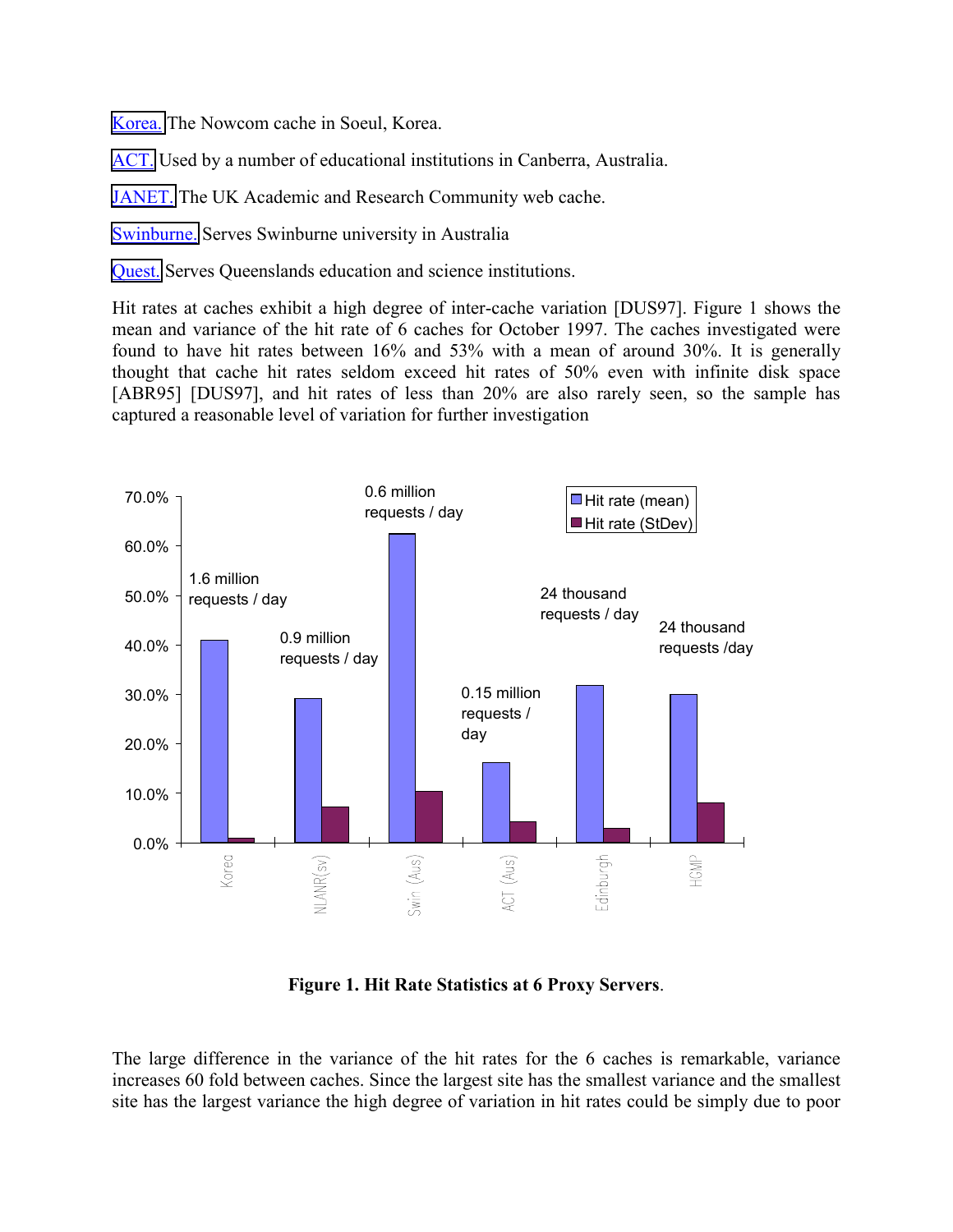statistics, but the link between variance and cache usage does not appear to be strong.

The relationship between number of requests and variance in hit rate was further investigated by plotting variance divided by hit rate, against the number of requests received, for a range of sites (Fig 2). For all curves the leftmost point is averaged over one day and points to the right are averaged over successively longer periods up to 14 days.



**Figure 2. Effect of Number of Requests on Hit Rate Variation.**

If cache performance variation were entirely stochastic, the variance would decrease exponentially with increasing sample size [WIL97]. It can be seen from figure 2 that this is only partly true - it appears that samples smaller than around 2 million requests are noisy. For larger samples the variance does not decrease strongly with increasing sample size. This indicates that the variation is self-similar over several time scales and is therefore fractal. This is a strong indicator that the underlying behaviour is chaotic. This should not be a surprise since the data is really an aggregation of the deterministic choices made by a large number of individuals. Other systems involving aggregation of this kind such as stock markets are already known to be chaotic [TAQ86].

In fact each cache exhibits unique behavior. The curves labelled Quest1 and Quest2 are derived from 2 servers that share the load from a single community. Since the load sharing is random, one would expect the two curves to converge as they do in the graph. However the Quest cache does not appear to be strongly convergent with NLANR or Korea. The systematic differences between caches are almost certainly the result of systematic differences between user communities, and indicate that any model will need to allow for a range of user types with